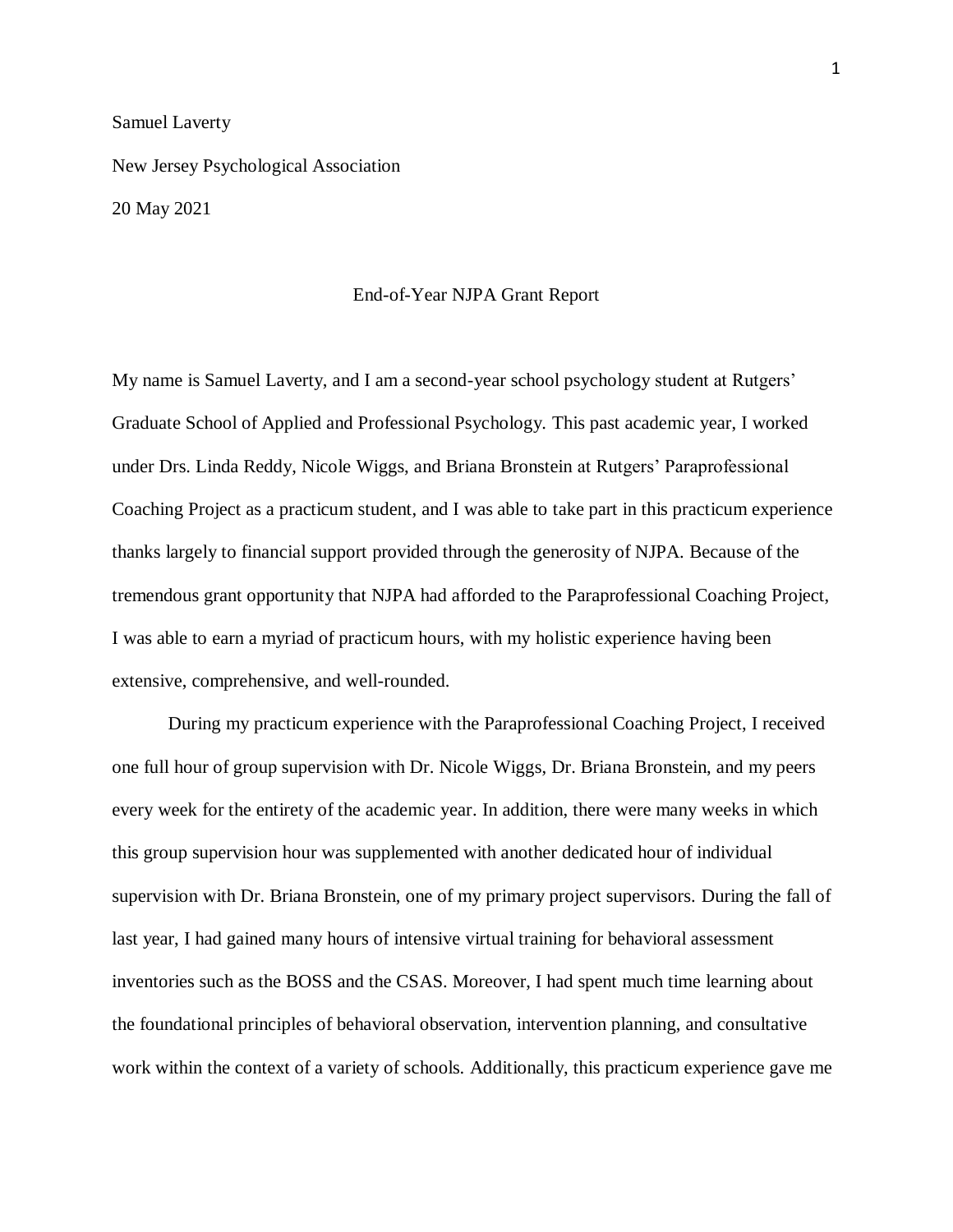the opportunity to work collaboratively alongside my supervisors on relevant projects that the coaching team had been involved with at the time, as well; I spent numerous hours working directly in Dr. Alex Alperin's Piscataway office on behavioral coding and organizational tasks, all the while ensuring that proper social distancing and COVID-19-related safety protocols were adhered to. The Paraprofessional Coaching Project also offered me a large number of didactic training through a variety of shared publications, webinars, and online discussions.

Under the NJPA grant, I found my experience working as a practicum student in the Paraprofessional Coaching Project to be largely positive. The entirety of the coaching team was friendly, cooperative, and supportive; even though the project had taken a more data-driven, virtual approach than a traditionally physical and in-person approach, I felt as though my supervisors were still nonetheless accessible and available, and I had no outstanding difficulty in reaching them whenever the need arose. I often found group and individual supervision sessions to be particularly insightful, and I enjoyed being able to receive feedback and input from other members of the team in a respectful, caring, and safe setting. I did not feel as though the practicum workload was too excessive, although I simultaneously feel as though ample work was offered in accordance with a great breadth of team-oriented projects.

At the start of the school year, I had been very much worried about the financial aspect of my graduate schooling, especially on account of the novel COVID-19 pandemic. However, the NJPA grant in coordination with the Paraprofessional Coaching Project mitigated my anxiety toward graduate funding in an invaluable way, and it gave me the opportunity to carry out consultative practicum work for monetary gain as well as experiential gain. Last September, I had also been fearful that the COVID pandemic would effectively ruin my practicum experience, as many schools had remained closed through the fall and there were far fewer opportunities for